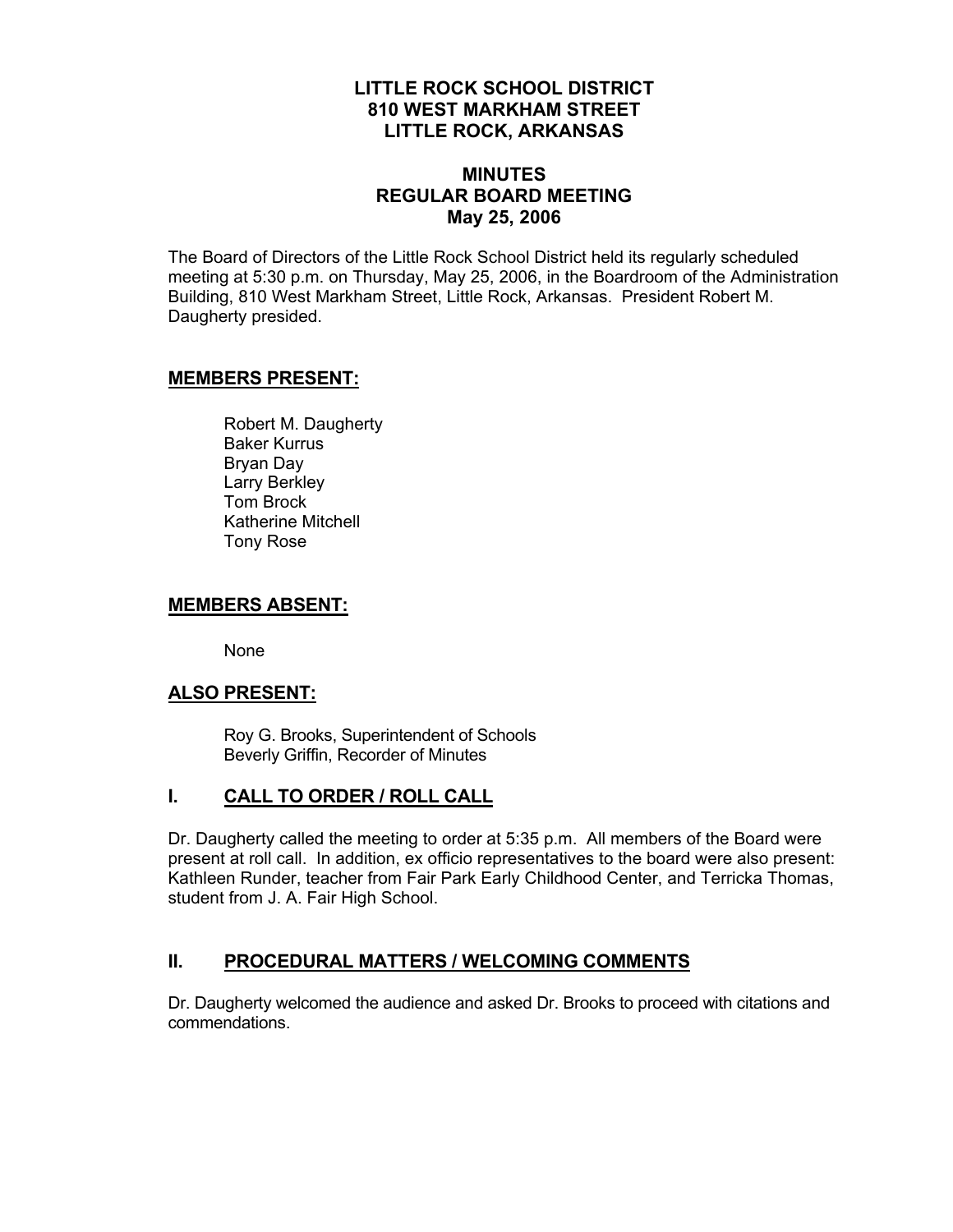## **III. REPORTS/RECOGNITIONS/PUBLIC COMMENTS**

#### **A. Superintendent's Citations & Commendations**

Dr. Brooks introduced **Michelle Jackson**, mathematics teacher at Hall High School, who recently received the 2005 Presidential Award for Excellence in Mathematics and Science Teaching. Ms. Jackson received a \$10,000 grant from the National Science Foundation and an all-expenses-paid trip to Washington, D.C.

**Lenora Murray**, math teacher at Central High School, introduced students **Don Ding**, **Miles McCullough** and **Jack Chen**. These students recently participated in the American Mathematics Competition; Jack ranked first in the state on the geometry competition; Don was the highest performing student overall and ranked first in the state for the fourth year. In addition, Central High School was recognized for having the top performing students in the state for the fourth year in a row.

**Rob Evatt** from Siemens Building Technologies and **Barbary Keith** from the College Board made a presentation to Central student, **Don Ding,** and **Annice Steadman**, Central High science teacher. Siemens and the College Board honor one teacher and one student from each state for exceptional achievement in science and math. A full page ad ran in **USA Today** in recognition of this award; Don received a \$2,000 scholarship.

Dr. Brooks presented a certificate of recognition to **Vicki Gonterman**, International Studies Specialist at Gibbs Magnet Elementary School. Ms. Gonterman recently received the Elgin Heinz Outstanding Humanitarian Teacher Award from the United States-Japan Foundation. One teacher is selected each year for this recognition; \$5,000 was awarded to the international studies program at Gibbs by this foundation.

**Laura Gould,** student at McDermott Elementary School, was recognized for being the Division I winner of the Arkansas School Food Service Association's 2006-2007 Nutrition Education Poster Contest. Laura received a \$50 award; McDermott's art teacher received \$100 for classroom art supplies.

The Superintendent recognized Carver Magnet Elementary School teacher, **Joy Burt**, for her selection as the Baseline Road Wal-Mart Teacher of the Year. She received flowers, a framed certificate, a \$100 gift card and a check for \$1,000 to use for school materials.

**Susan Purvis**, Gibbs Magnet Elementary art teacher, was named Arkansas Art Educator of the Year by Arkansas Art Educators for the second year in a row. Dr. Brooks congratulated Ms. Purvis and awarded a Superintendent's citation in recognition of her achievement.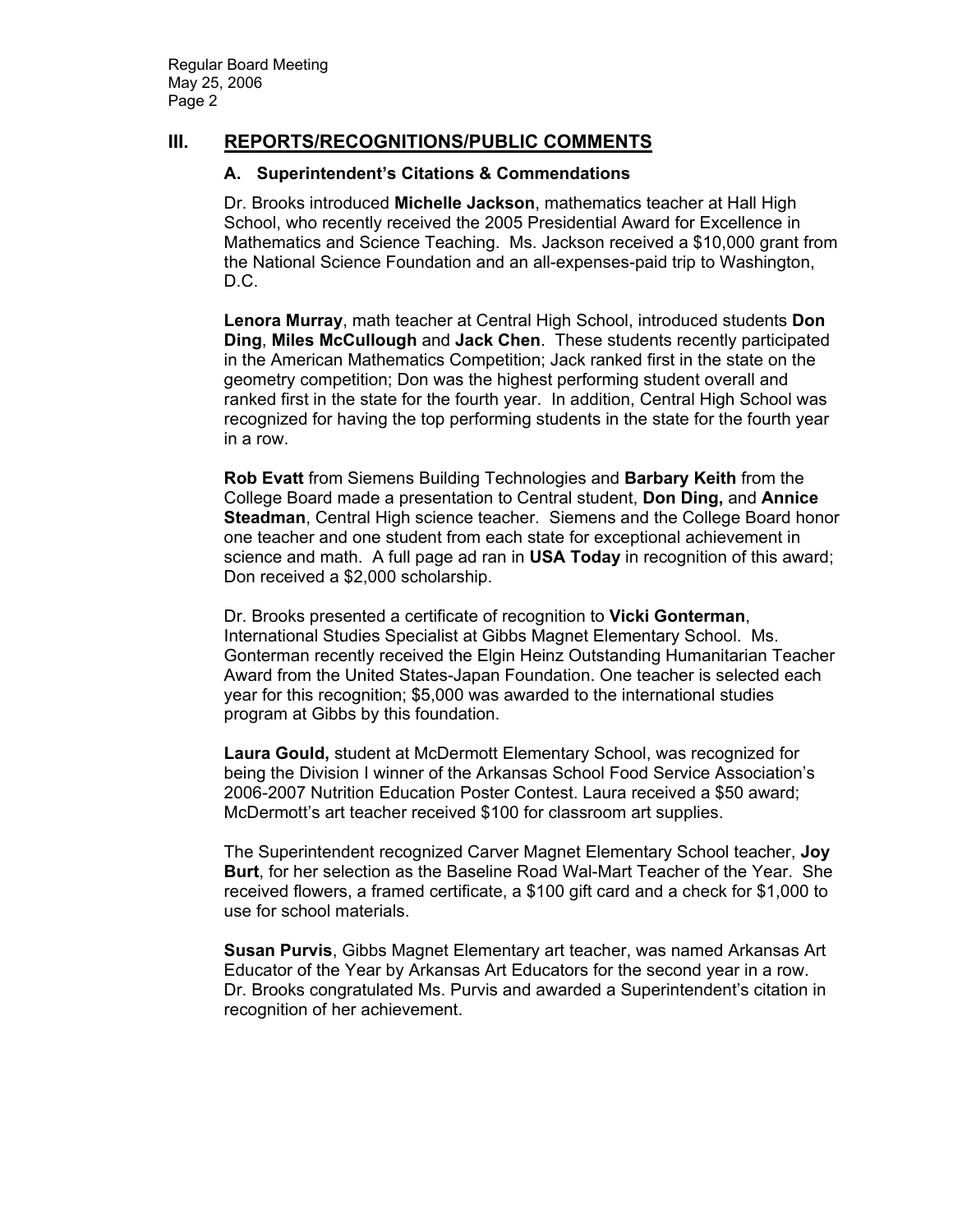Regular Board Meeting May 25, 2006 Page 3

> Dr. Brooks announced the upcoming *Superintendent's Customer Service Awards*. Beginning next school year, recognition will be given to employees who go a step beyond to provide exceptional customer service to students, parents, teachers, principals and others. Nominations will be accepted from every school and department across the district.

The first **Superintendent's Customer Service Award** was given to **Calvin Miller**, Head Custodian at Henderson Magnet Middle School. Dr. Brooks reported that on a recent visit to Henderson, he noticed a remarkable improvement in the cleanliness of the building and school campus. Mr. Burton attributed the improvement to Mr. Miller and his overall hard work, diligence and attention to detail.

Two employees were recognized for providing exceptional leadership to their departments and exceptional customer service to the students in our schools. **Wayne Adams**, Director of Maintenance and Operations, and **Lilly Bouie,**  Director of Child Nutrition, were awarded Superintendent's Customer Service Citations. A group of Child Nutrition employees were present, and were asked to stand and be recognized. Later in the meeting the board adopted a resolution in recognition of Child Nutrition Employees and their contributions to the success of our students.

**Faye Zhao,** a graduating Central High School senior, was recently selected as a Presidential Scholar. Two students from each state receive this honor each year and it was noted that seven Presidential Scholars since 1991 have been Central High School students.

Students from the Central High Debate Team recently competed at the statewide Tournament of Champions. More than 50 teams competed and Central's team took top honors. In the Novice category, Central's winners were: **Robert Shuffield and Patrick Lee**, 1<sup>st</sup> place; Aaron Moore and Jacob McCarty, 2<sup>nd</sup> place; and **Josh Harpool** and **Afshar Sanati,** 3rd place. In the Varsity category, Central's winners were: **Charlie Cunningham** and **Pierce Hunter**, 1st place; and **Joe Anda** and **Nathan Bashaw**, 2nd place. Coach **Kathleen Holladay** wasn't able to attend, but she was commended for her dedication to the Central High Debate teams.

**Stewart Fullerton**, **Randi Robertson** and **Libby Cathey,** students at **Mann Magnet Middle School,** participated in the state History Day competition in April and won second place for their documentary "Tempest in a Teapot." They will participate in the national History Day competition in June at the University of Maryland. Dr. Brooks presented certificates of achievement to these students and wished them the best of luck at the national competition.

**Spencer Lucker** and **Marianne Ligon** were recognized for their selection by the Coca-Cola Bottling Company Scholars Foundation. **Spencer**, a senior at Central High School, was selected as a Regional Scholar in the 2006 Coca-Cola Scholars Program and will receive a \$2,500 scholarship award, renewable annually. **Ms. Ligon** received the Joseph B. Whitehead Foundation "Educator of Distinction" award based upon Spencer's nomination.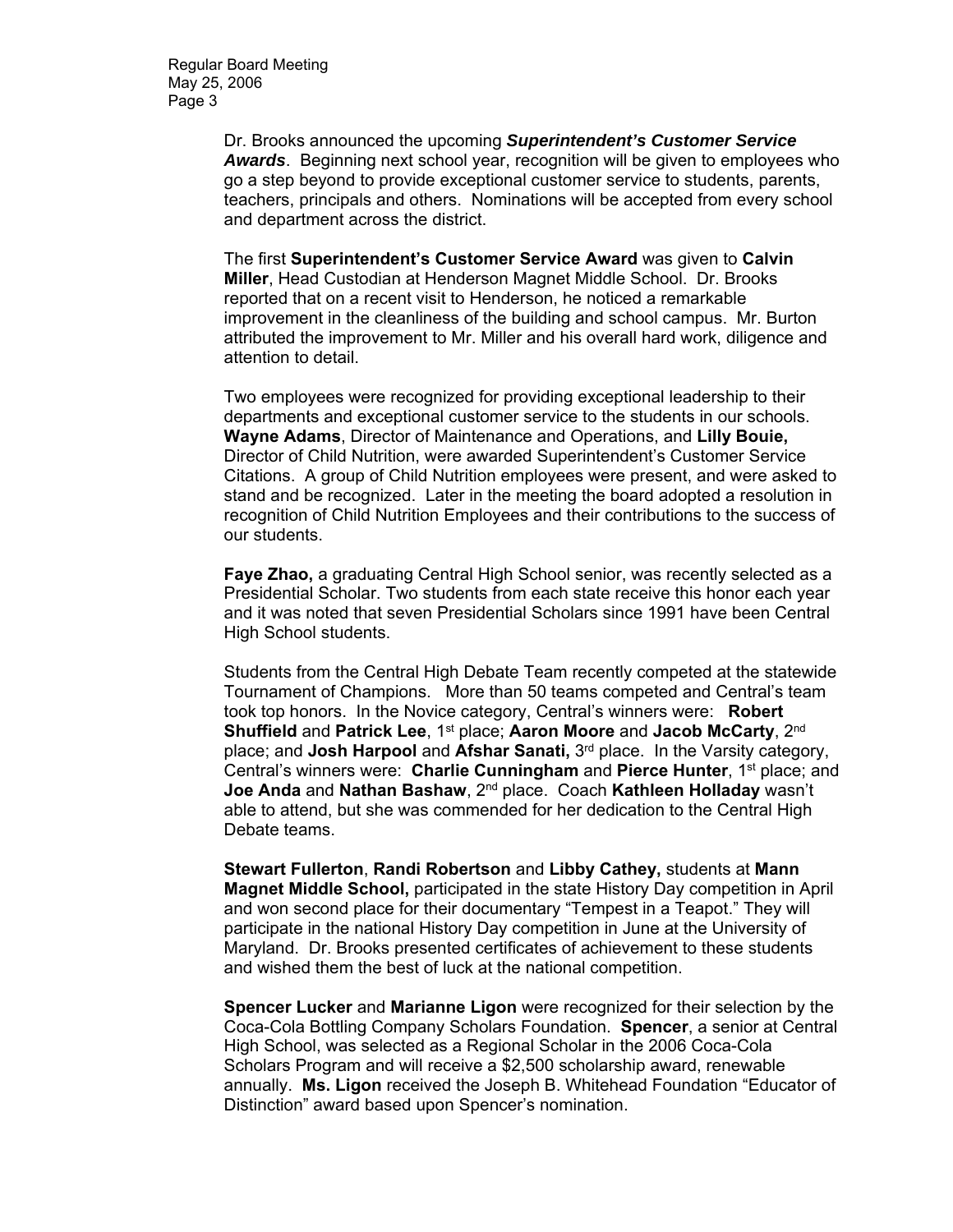**Instructor Sergeant 1st Class Dishoungh White, 39th Brigade Senior Chaplain NCO**, presented the Cloverdale Middle School Junior ROTC cadets. These students are provided leadership training, community service opportunities, academic and social skills support and field trips by the ROTC. Dr. Brooks was recently presented with a full uniform, which he wore to the meeting.

The Duke University Talent Identification Program assesses  $7<sup>th</sup>$  grade students by administration of the ACT or SAT college entrance exams. Dr. Brooks announced that thirty-four students from the LRSD qualified for state-level recognition, indicating that their scores were in the top 25 percent of the Talent Search pool. Additionally, one student qualified for Grand-level or national recognition, meaning that his score was in the top two percent. The students were given a superintendent's citation in recognition of their achievement. They were:

- **Dunbar Magnet Middle School:** Lora Adams, Megan Barker, Kathleen Connery, Cory Cooper, Elizabeth Dodd, Emily Harrison, Jordan Kaiser, Sarah Kline, Rebecca Meredith, Lucy Richardson, Thomas Spradley, Taylor Stevens, Evan Wordlaw, David Ye and Elton Zhou (David Ye, scored in the top two percent and was recognized at the Grand Ceremony at Duke University)
- **Forest Heights Middle School:** Michael Anda, Hubert Lee and Sheridan McKissick.
- **Henderson Magnet Middle School:** Angela Buckley, Jacquelyn Fuerte Stone and Brandon Harris
- **Mann Magnet Middle School:** Wesley Ball, William Hupp, John Kimmerly, Christine Stuckey and Malia Zhan
- Pulaski Heights Middle School: Indigo Anderson-Moore, Sarah Beckwith, Sarah Parker, Miriam Pearsall, Jonathon Raney, Mary Simpson, Molly Whitehorn and Christopher Yeatman

LRSD science students recently competed in two statewide science fairs, the Arkansas Science and Engineering Fair and the Arkansas Junior Academy of Science. First-place winners from these events were recognized by the superintendent:

#### **Arkansas Science and Engineering Fair:**

- Central High School: "Best School in State" award and "Best 5-A School" award
- "Best in State" Team Award: Central High Students, **David Steward**, **Russel Viegas** and **Foster Holcomb** This team also won 1<sup>st</sup> place in Team Projects and 1<sup>st</sup> place as Team Finalists. They received an all-expenses-paid trip to the Intel International Science and Engineering Fair in Indianapolis
- "Best in State" Award: Pamela Palmer, Hall High School. Pamela also was named an International Science and Engineering Fair Finalist for the Central Region
- Computer Science, 1st place: **Cyrus Bahrassa** , Central
- Mathematics, 1<sup>st</sup> place: **Anne Ye**, Central
- Microbiology, 1<sup>st</sup> place: **Craig Labbate**, Central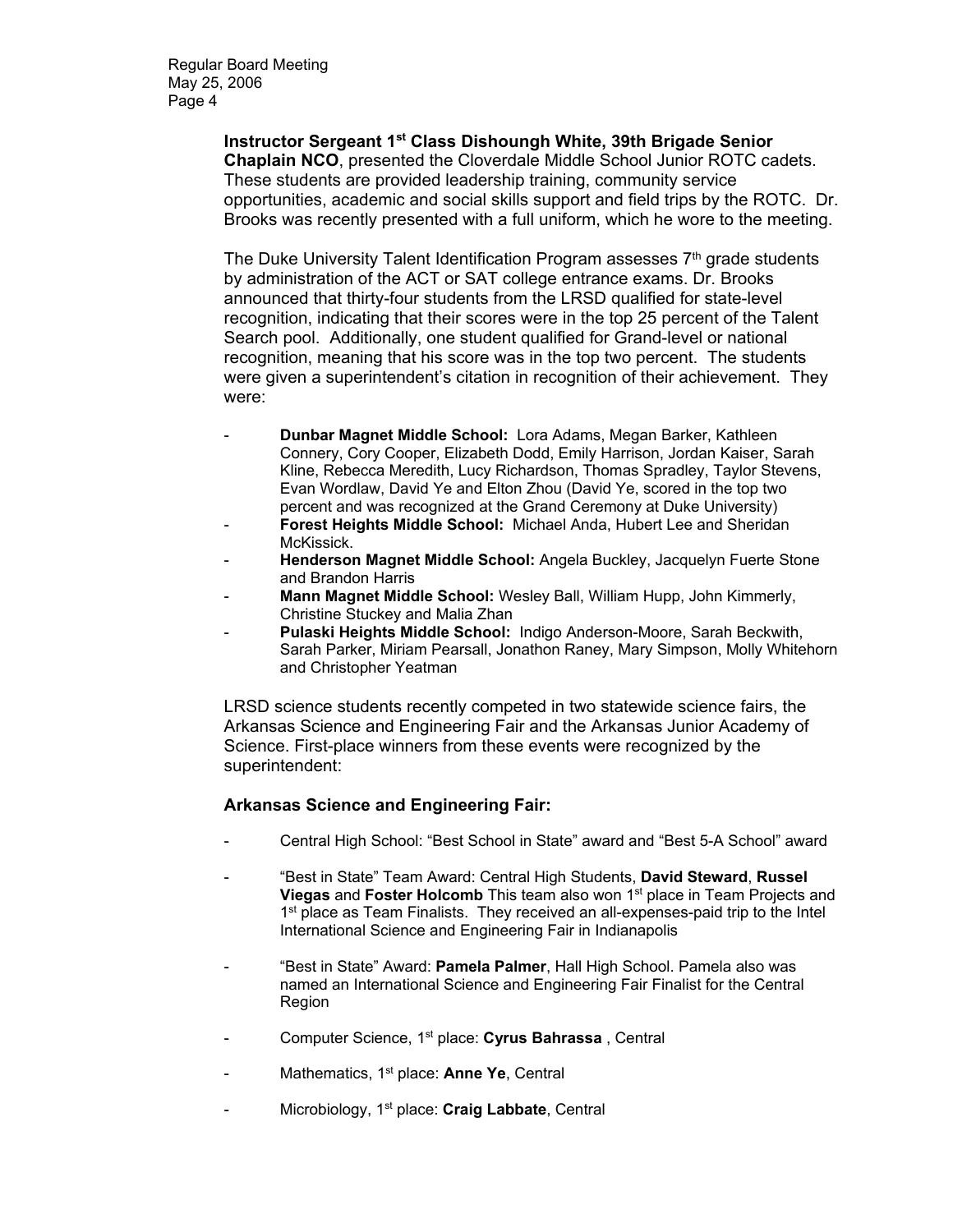- Physics, 1st place: **Shannen Adcock**, Central. Shannen also placed 1st International Science and Engineering Fair and received an all-expenses-paid trip to participate in the Intel International Science and Engineering Fair in Indianapolis. She also won  $1<sup>st</sup>$  place in Physics at the Junior Academy of Science
- Space Science, 1<sup>st</sup> place: Hannah Lintag, Central. Hannah won 1<sup>st</sup> place in space science at the Junior Academy of Science and was an ISEF Observer from the Central Region.

#### **Arkansas Junior Academy of Science:**

- Behavioral Science, 1st place: **Mahreen Arshad**, Central. Mahreen made history at the academy this year by entering two projects. It was the first time a student entered two projects in the Arkansas Junior Academy of Science, and it was the first time a student won first place with both projects! Mahreen's other first-place category was Botany
- Biochemistry, 1st place: **Farhan Syed**, Central
- Environmental Science, 1st place: **Kevin Kelly**, Central

Members of the Superintendent's Student Cabinet were recognized and provided a certificate of appreciation for their year of service.

High school cabinet members were:

- Central High School: Maggie Carroll, Will Crass and Harry McCraney
- Fair High School: Cornelius Davis, Stacia Smith and Terricka Thomas
- Hall High School: Cayla Gerton, Joya Hampton and Roshundalyn Scribner
- McClellan High School: Rufus Guydon, Tiffany Meyers and Jennifer Thomas
- Parkview Magnet High School: Darrell Scott, Michael Steele and Sarah Walker

Middle school members were:

- Cloverdale Magnet Middle School: Iesha McDonnell and Christopher Pettus
- Dunbar Magnet Middle School: Isaiah Bailey and Amanda Carreiro
- Forest Heights Middle School: Martin Berlinski and Kelsey Jones
- Henderson Magnet Middle School: Marquis Brown and Jasmine Price
- Mabelvale Magnet Middle School: Xavier Cannon and Veronica Malone
- Devean (Da-veen) Owens and Brennan Suen (Swinn) from Mann Magnet Middle School;
- Pulaski Heights Middle School: Austin Ingram and Samantha White
- Southwest Middle School: Yolanda Green and David Salazar

The Superintendent recognized the Parkview Magnet High School Quiz Bowl team for their performance at State Quiz Bowl Championship. These students will represent Arkansas at the national Quiz Bowl tournament in Chicago June 2 – 4, 2006. Team members: **Silas Altheimer, Patrick Kangrga, Nick Misenheimer, Spencer Smith, Karthik Soora, Eric Stewart, Andy Stroman, Cameron White, Georgeanne Yehling, and Josh Young. Coach Judy Warren** was also recognized for her commitment to these students.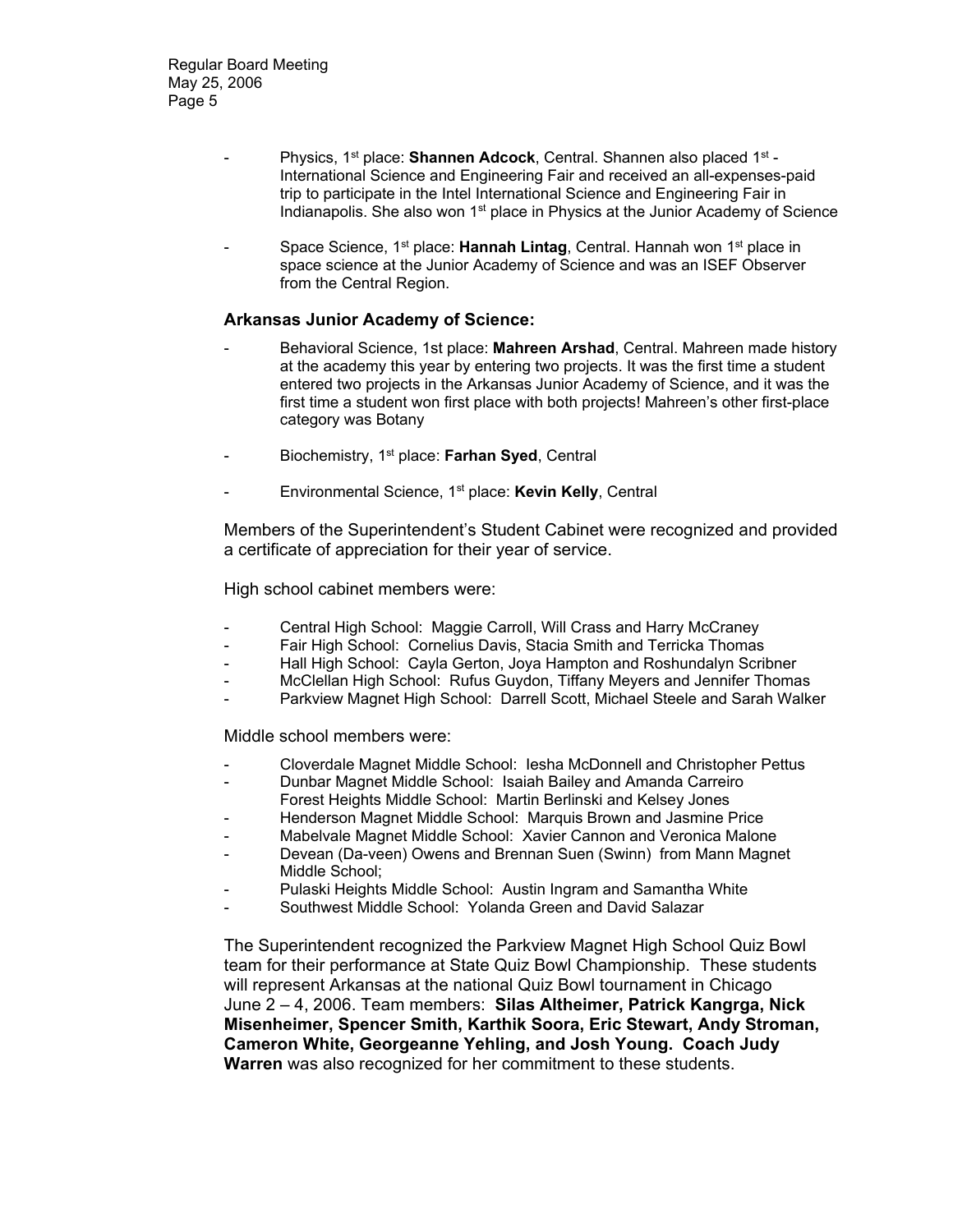Dr. Brooks announced that **Deputy Superintendent Hugh Hattabaugh** was recently inducted into the Athletic Hall of Fame at Boone High School in Orange County, Florida. He received this honor in recognition of his continued support of the school's athletic program.

Superintendent Brooks introduced **Dr. Gloria Todd-Hamilton,** who was recommended for the position of principal at McClellan Magnet High School. Dr. Todd-Hamilton briefly addressed the board and thanked them in advance for their support of her nomination to the position of principal at McClellan.

Ex-officio representatives for the month of May were **Kathleen Runder**, teacher at the Fair Park Early Childhood Center, and **Terricka Thomas,** student from J. A. Fair High School. They were presented certificates of appreciation for their month of service to the board.

#### **B. Remarks from Citizens**

*Ouida Clark* addressed the board regarding an outreach program which was working to document progress in Little Rock since 1957. Ms. Clark announced that there would be a musical tour to raise funds to produce a film documentary and she requested financial support for the project. She reported that she had received partial support from the Arkansas Endowment for the Humanities. One of the student participants read an original poem.

*Sherry Keaton*, teacher from Southwest Middle School asked the board to reject the administration's proposal to convert the middle school to use as an alternative learning academy. She expressed her opinion that it was a violation of district policy to close the school. She stated that the staff at Southwest feels like outcasts and that it would "cause chaos in the community" if Southwest were closed as a middle school.

*Carolyn Nelson* introduced herself as the grandparent of a Southwest student. She presented petitions from Broadmoor neighborhood residents, and expressed concern that homes would be destroyed and property values would decline if the school were converted to an alternative school. She stated that "people are afraid of what will happen to the neighborhood."

*Teresa Gorden*, teacher at Dodd Elementary, addressed the board and stated that she was disheartened and saddened about the board's lack of support for the teachers. She stated that Katherine Wright Knight represents 1800 teachers in the district, and that the administration does not provide appropriate support to classroom teachers. She appealed to the board to work with parents and the administration, to support teachers, and to work cooperatively and collaboratively.

*Cynthia Naheworld* introduced herself as a professor at UALR, and stated that she lives two blocks from Southwest Middle School. She repeated previous concerns regarding security at the school, safety in the neighborhood, and the possibility of declining property values. She stated that the neighbors would be afraid of the students assigned to the learning academy and she asked the board to consider other alternatives.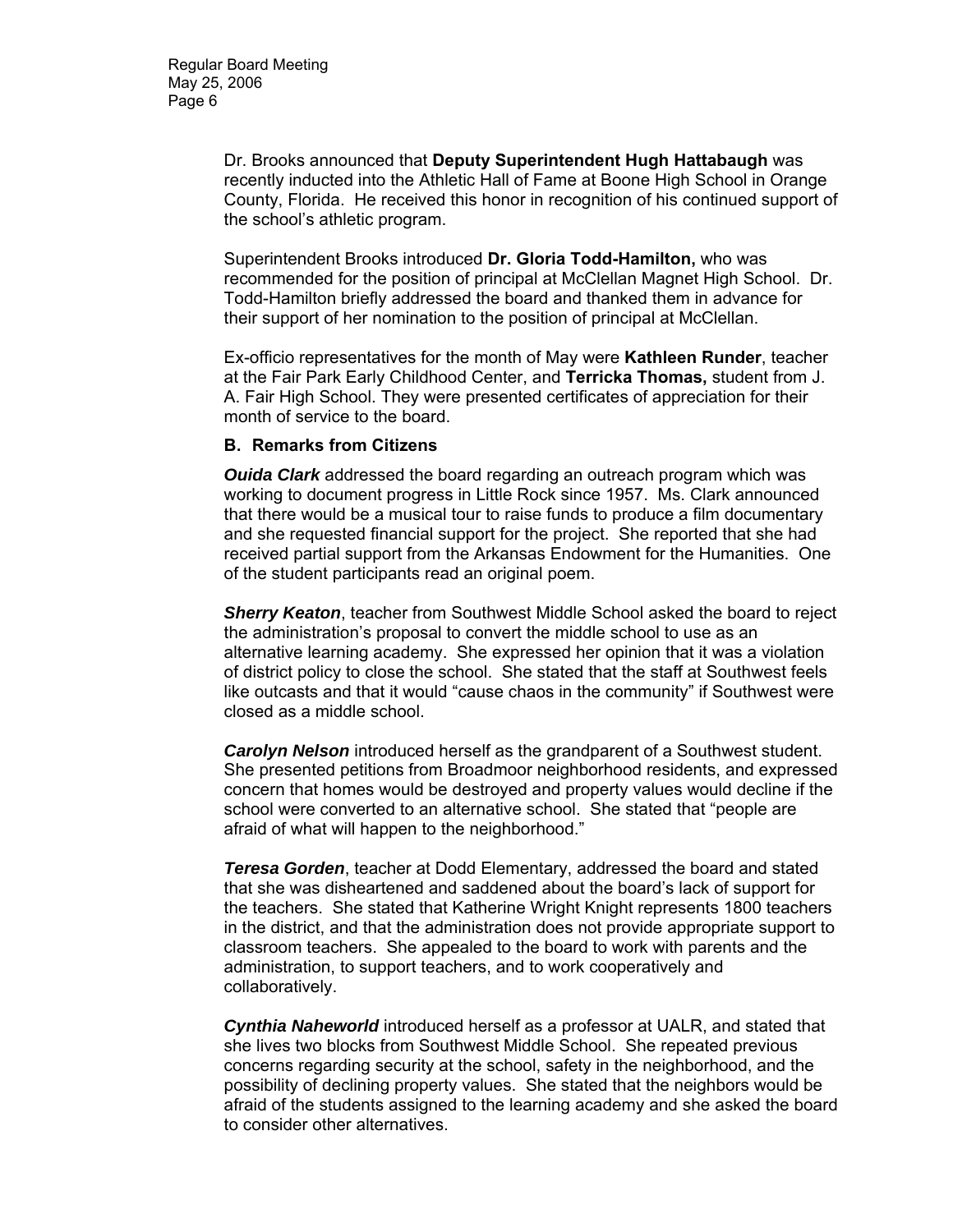Regular Board Meeting May 25, 2006 Page 7

> *Jenna Dean*, resident of the Southwest Middle School neighborhood expressed many of the same concerns noted by previous speakers. She noted that Bale Elementary was next door to Southwest and that many parents would not feel safe bringing their young children to that school if the older students were attending next door. She quoted statistics regarding calls to the police from the alternative learning sites, and stated that the trust and support of the community was being violated.

*Lou Ann Lewis* stated that she had lived in the area of Southwest Middle School for 46 years and that she and her neighbors were afraid of what might happen if the middle school were closed. She predicted that many people would move and that Bale Elementary would lose its' base of community support.

*Antje Harris*, president of the Broadmoor property owners association, expressed opposition to the conversion of Southwest Middle School to a learning academy. She asked the board to consider other options and to allow the community more input into decisions regarding the school. She stated that removing the middle school would have a negative impact on the residential area surrounding the school.

#### **C. Little Rock Classroom Teachers Association**

**Grainger Ledbetter** addressed the board regarding two issues: the employment status of district para-professionals who have not been successful in passing the Praxis exam; and negotiation of the teacher contract.

Mr. Ledbetter appealed to the board and superintendent to support the instructional para-pros who would not meet the highly qualified requirements under NCLB. Although they have been provided assistance with registration fees and study materials, some have been unable to pass the test, and therefore are not eligible to retain their positions as instructional assistants in the classroom.

Regarding negotiation of the contract for the 2006-2007 school year, Mr. Ledbetter noted that many teachers were present at the board meeting as a demonstration of support for the CTA and for the negotiations process. He expressed concern regarding comments from some board members regarding the union and the contract negotiations, and he questioned whether the district was making a good faith effort to reach an agreement. He stated that the union was not advocating a strike, but that they would continue to work toward an agreement prior to the end of the current contract. He reported that a mediator would be called in to facilitate settlement and review the areas of disagreement.

# **IV. REPORTS AND COMMUNICATIONS**

#### **A. Remarks from Board Members**

**Mr. Rose** addressed the board regarding some of the issues on the negotiations table including the use of teacher preparation time and the required number of preparation periods. He noted that the Union called for an impasse, and expressed his opinion that this action was made prematurely.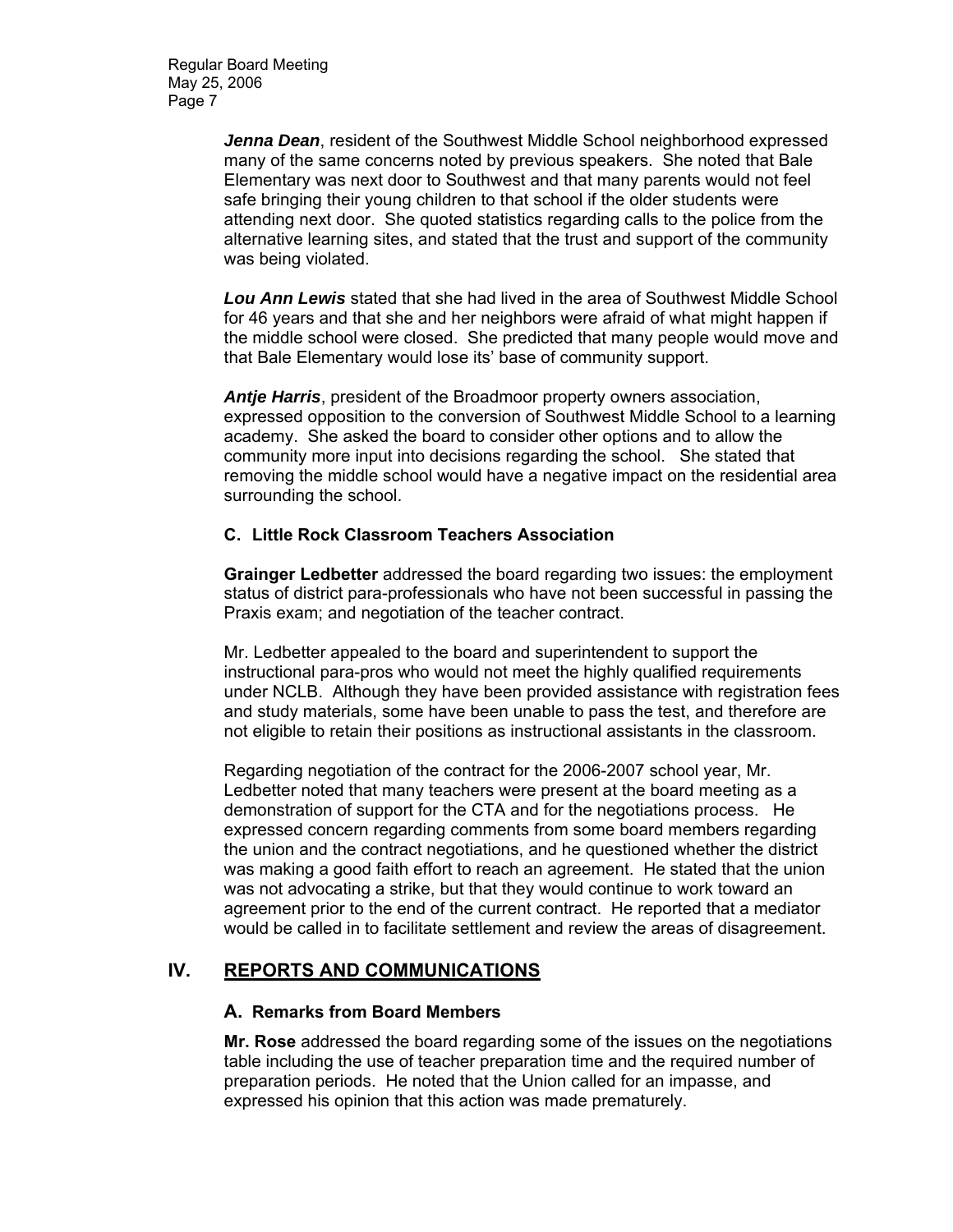Mr. Rose stated that some of the union's demands were unreasonable and that the limitations of the contract placed an unnecessary burden on principals and served to hinder student progress. He stated that "the union no longer brings anything to the table for education . . . teachers do, but the union doesn't."

#### **SUSPENSION OF THE RULES:**

**Mr. Berkley** moved to suspend the rules to move to the action portion of the agenda. Mr. Rose seconded the motion and it **carried 5-2**, with Mr. Kurrus and Dr. Mitchell casting "no" votes.

*The board proceeded with the action agenda and returned to the Board Member Comments section of the meeting at the conclusion of the action agenda.* 

**Dr. Mitchell** reported attending Academic signing Day at the Clinton Presidential Library. She commended Dr. Lloyd Sain and the committee who planned and presented the Aspiring Principal's Institute graduation ceremony. Dr. Mitchell reported that she had also had attended the last fifth grade graduation program of Rightsell Elementary School where former district Principal Catherine Gill was the speaker.

**Dr. Mitchell** expressed concern regarding an apparent lack of respect for each other. She asked teachers, administrators, and board members to spend more time and energy doing the things that will benefit our children and to establish a mutual respect to make a positive impact for the students. She stated that as professional adults more emphasis should be placed on respecting each other and that all parties should learn to disagree without being disagreeable.

**Mr. Berkley** thanked Dr. Mitchell for her comments and expressed agreement. In addition, he reported that he had received a report of the legislative auditing committee which contained interesting information regarding administrative costs per ADM for 2005. He stated that it was reflective of and a good indication that the recent reorganization of the LRSD administration was justifiable.

**Mr. Berkley** continued by responding to some of the comments made by Mr. Ledbetter regarding union and the contract. He remarked that there were serious concerns regarding the approach the CTA had taken over a number of years of negotiating. He noted the tremendous amount of pressure on public schools to perform and he stated that the CTA had served at times as a roadblock to progress. He continued by saying that the actions of the union are not always in the best interest of the students and parents of the district. He asked the union to show their support for the kids by supporting district policies and behaving in a way that encourages progress.

**Mr. Kurrus** responded to the comments made regarding the para-professional staff members. He noted that compliance with NCLB requirements was imperative or the district could lose federal title dollars.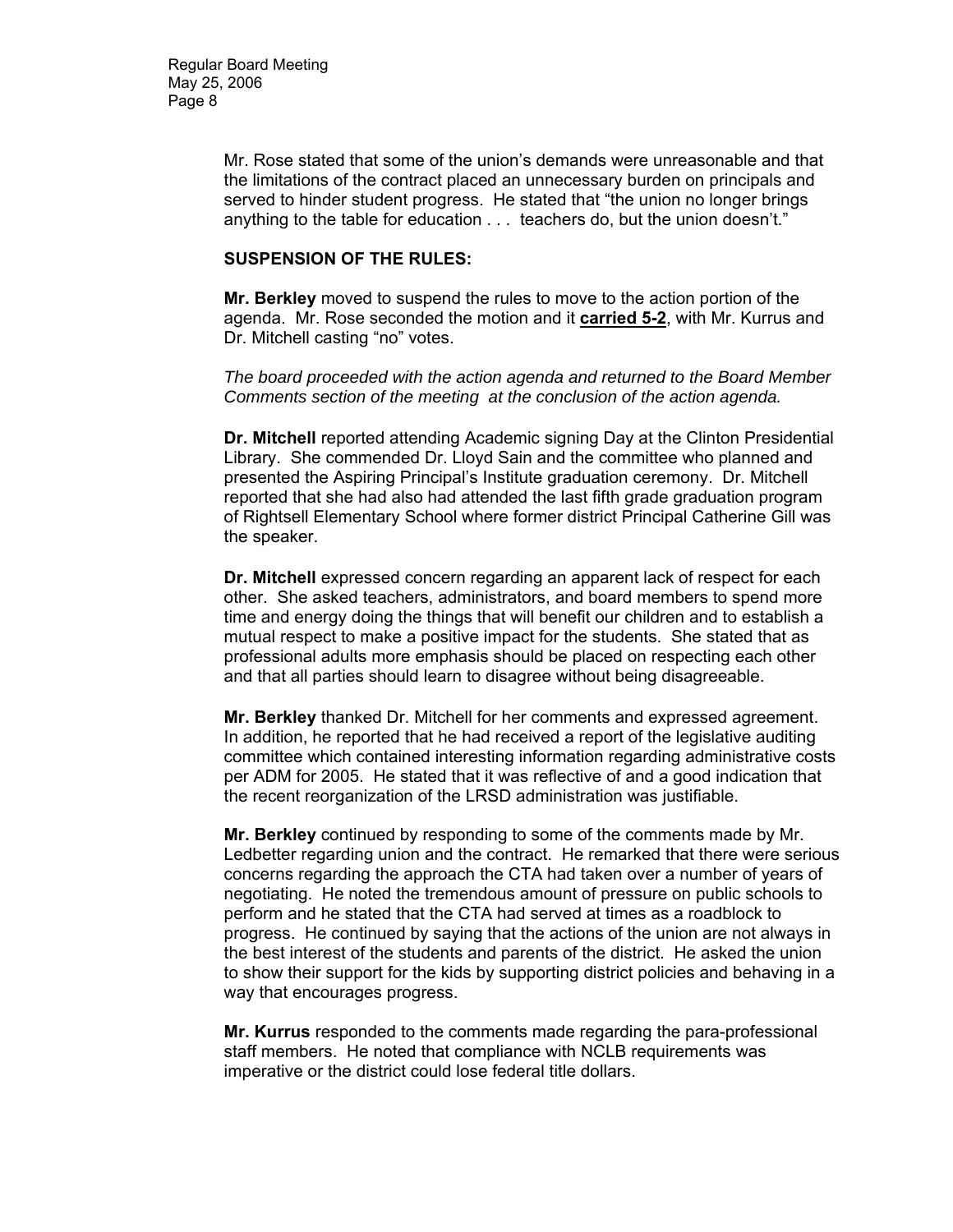Mr. Kurrus continued by expressing support for the teachers in the LRSD, both as a parent and as a board member. He took exception to comments from Mr. Ledbetter and others when reference was made to the board not supporting or believing in the teachers. He noted that the board had always voted unanimously to give teachers as much money as possible, and that his greatest concern with the union was not with the teachers, but with the negotiations process, and with the ninety-page contract that was no longer a relevant document. He noted that most of the contract language is now part of state law or refers to regulations that would be better placed in an employee handbook. He asked that a simplified version of the contract in an easy to read, easy to execute format, replace the existing document.

**Mr. Brock** reported that he had attended a surprise celebration at Cloverdale Magnet Middle School where the teachers honored Principal Freddie Fields. He congratulated Mr. Fields on the significant improvements over the current school year.

Mr. Brock then expressed sadness and regret over the way some of the teachers and members of the audience had behaved previously in tonight's meeting. He stated that board members would continue to support the teachers, but that they were compelled to be advocates for the kids above all else. He asked the teachers to show evidence of being for the kids as well.

Teacher ex-officio **Katie Runder** thanked Dr. Mitchell for her comments and stated that some of the actions of adults earlier in the meeting could be considered "poor choices" in the terminology used in early childhood programs. She stated that board members and teachers should be models for the public and models for the children.

**Ms. Runder** reminded the board that the closing of Fair Park Elementary School a year ago, and conversion to the Fair Park Early Childhood Center, was as emotionally charged as the proposal to convert Southwest Middle School to a learning academy. She thanked the board for supporting the early childhood program and expressed belief that the decision on Southwest would be just as positive for the children in Little Rock.

**Mr. Kurrus** commended the Arkansas Times for their recent article on Hall High School. He reported that he recently attended the annual band and choral concerts at Forest Heights and he thanked the staff at that school for the progress made this year. **Dr. Daugherty** corrected a statement made in the article about Hall High School; the former principal was not fired, but had been out on sick leave prior to retirement.

**Dr. Daugherty** stated that there are two groups at the bargaining table and that each group has to take responsibility for the 90 page contract that has evolved over the years. He stated that the Union fights for its constituency and argues for the people they represent. He encouraged the parties to work out their differences and come to an agreement in the best interest of the students.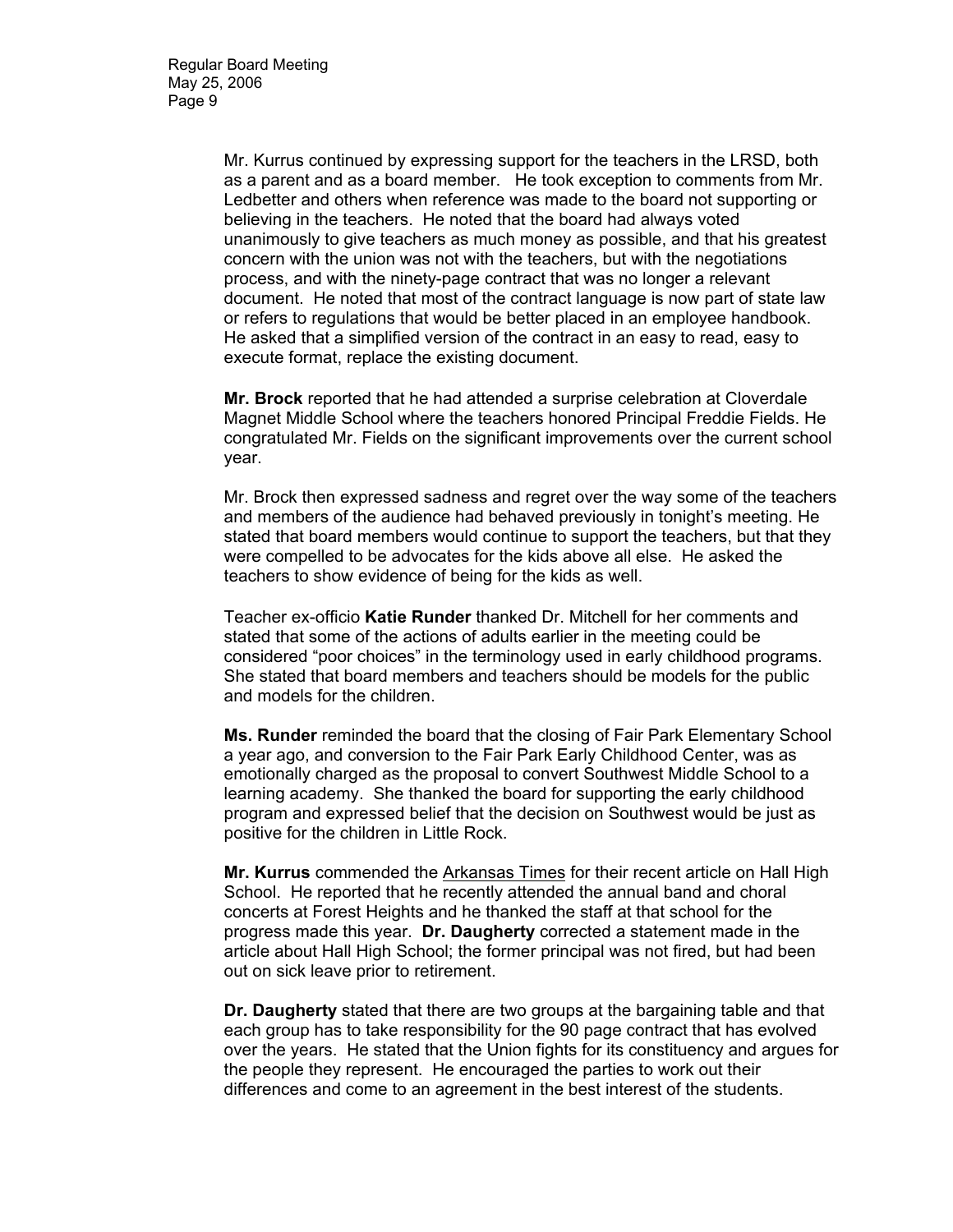Regular Board Meeting May 25, 2006 Page 10

### **B. Student Assignment Report**

No report.

### **C. Budget Update**

No report.

### **D. Construction Report: Proposed Bond Projects**

The monthly construction update was provided as an attachment to the board's agenda.

### **E. Internal Auditors Report**

Mr. Becker's report was printed in the board agenda.

## **V. APPROVAL OF ROUTINE MATTERS**

#### **A. Minutes**

Minutes from the regular meeting of the Board of Directors held on April 27, 2006, and from a special meeting held on May 11, 2006, were presented for review and approval. Mr. Rose moved to approve the minutes as presented; Mr. Day seconded the motion and it **carried unanimously.** 

## **VI. BOARD POLICY AND REGULATIONS REVIEW**

#### **A. Revision of DN-R1 / School Property Disposal Procedures and DN-R2 / New Regulation – Computer Salvage Loan Program**

Regulations were presented for the board's review that would provide guidelines for implementing the Computers for Kids program. Within this program, used and salvaged computers will be made available to students who do not have access to a computer at home. A copy of the parent agreement form was provided as part of the regulations. No action was required of the board.

## **VII. ADMINISTRATION**

#### **A. 2006-2007 Student Handbook**

A districtwide committee of students, parents, teachers, and administrators participated in the annual revision of the Student Handbook; a new section specifically designed for the Early Childhood program was incorporated. The board **unanimously approved** the handbook on a motion by Mr. Berkley, seconded by Mr. Kurrus.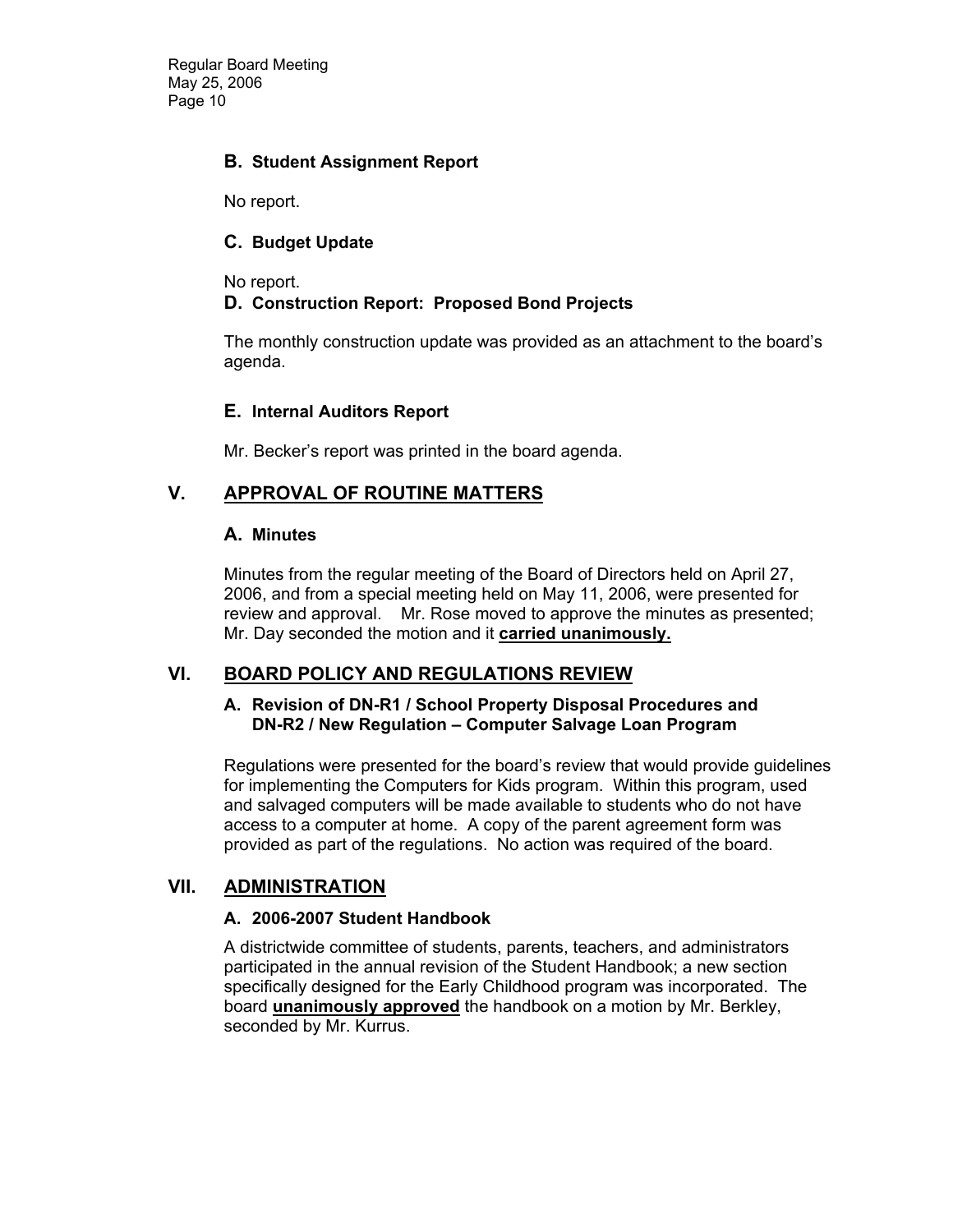### **B. Southwest Middle School Conversion**

The board had been advised previously of the rationale for converting Southwest Middle School to the Southwest Learning Academy. Deputy Superintendent Hugh Hattabaugh provided a brief overview which included statistical information regarding the attendance zones and space availability at Henderson, Cloverdale and Forest Heights Middle Schools. Once approved by the board, Human Resources personnel will meet with Southwest Middle School staff to place them according to the terms of the negotiated agreement. Letters notifying parents and students of the new school assignment will be mailed immediately, and each of the receiving schools will hold an orientation session for the new students.

Mr. Berkley moved to approve the administration's recommendation to convert Southwest Middle School to the Southwest Learning Academy. Mr. Rose seconded the motion. After a great deal of discussion, the motion **carried 4-3** with Dr. Daugherty, Mr. Day and Dr. Mitchell casting the "no" votes.

Discussion on the motion included Dr. Mitchell's statement of opposition. She reminded the board that policy specifies a 12-month process for closing a school and that in her opinion this was not a conversion, but a school closing. She stated belief that opening an alternative education program at Southwest did not constitute opening a school and she was adamantly opposed to the Southwest Learning Academy proposal. She asked the board to delay action and reconsider the options before making any changes.

Mr. Berkley spoke in favor of the motion. He stated that he fully understood the feelings of the community, but that it was the board's responsibility to do what would be in the best interest of all children in the LRSD. He noted that the administration was charged by the board to develop a solution to the significant problems of the students enrolled in the alternative education programs in the district. He noted the decline in enrollment at Southwest Middle School over the past several years, and attributed this decline to federal NCLB legislation which allowed students to transfer out once the school was designated as "failing." He noted that significant efforts had been made at Southwest and that the administration had provided support to improve academic achievement at that school.

Mr. Kurrus also spoke in favor of the motion stating that "we have hard choices to make and we don't have the luxury of time." He noted that Southwest was a failing school and that if changes were not made now on a voluntary basis the state would be making the changes for us. He promised that the concerns of the community would be considered and that a safe and orderly environment would be established for the students.

Mr. Kurrus also noted that the closing of the alternative programs at the Apperson and Garland facilities could be considered an "extreme emergency" as specified in board policy. He noted that students had been assigned to these sites for several years and that both were substandard facilities. He said that this was an appropriate response to an overwhelming problem and that although it was a difficult decision, he was hopeful that the community would partner with the district to ensure a successful program for our students.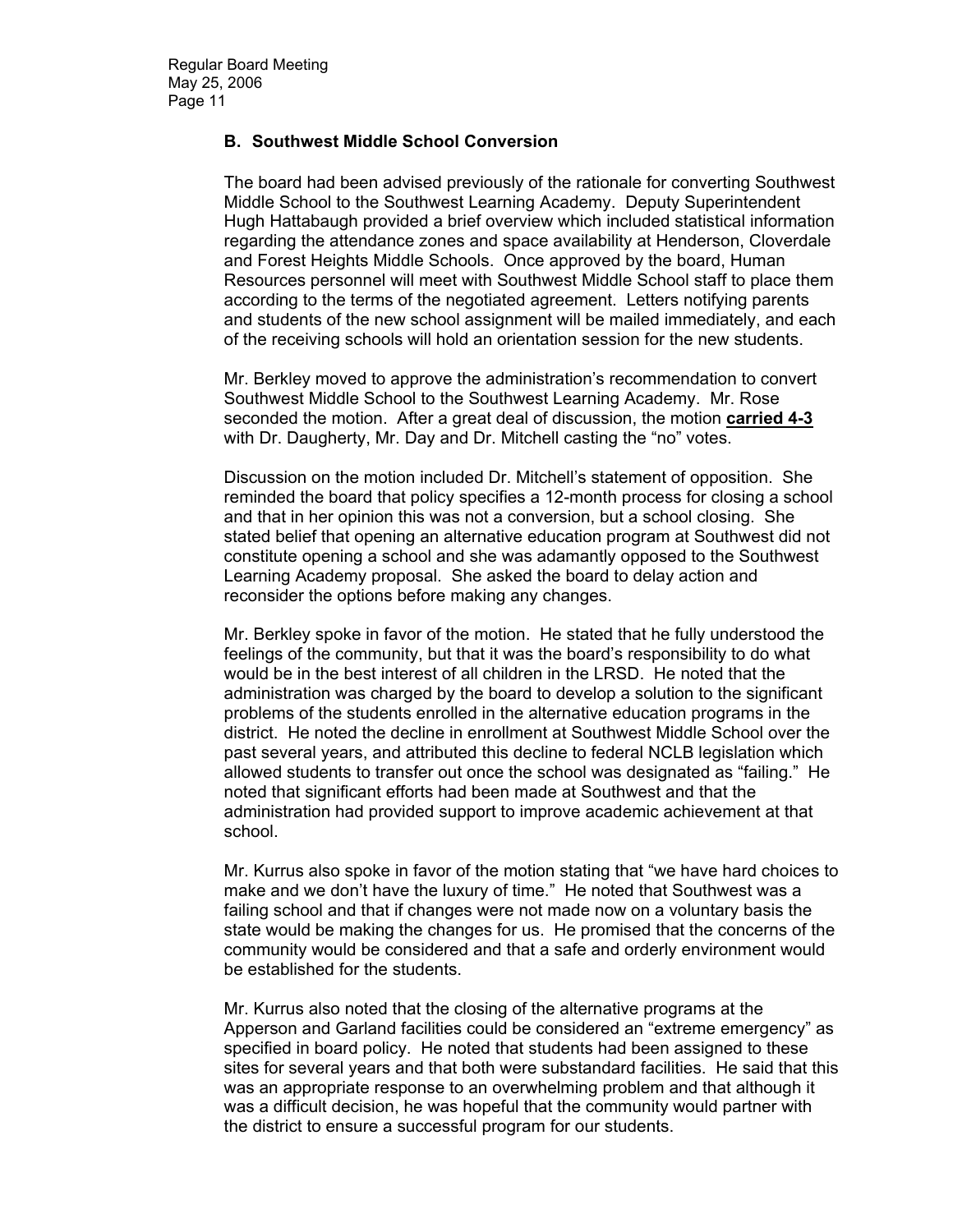Mr. Brock stated that he had visited the alternative programs at Apperson and Garland and that they were in serious need of attention. He had asked for advice from a former board member who had counseled him to "vote for the kids," and make decisions based on what is best for the students. With that in mind, he voted in favor of the conversion.

Mr. Rose stated that students in the ALC programs had been treated far too long as "cast-offs" - - cast-off students in cast-off facilities and in some cases with the weakest teachers. He stated that now is the time to reform the whole program and do what is right for the students who need the greatest amount of support.

Dr. Daugherty agreed with Dr. Mitchell's argument that the board's policy requires a twelve-month process prior to closing a school. He stated that he did not believe any emergency existed within the current alternative programs and didn't consider the declining enrollment or low performance of Southwest as an emergency. He expressed respect for the board members who wanted to do something for the students assigned to Apperson & Garland, but he stated that he wouldn't support the conversion.

# **VIII. EDUCATIONAL SERVICES**

### **A. Arkansas Department of Education – Grant Submission: Enhancing Education Through Technology**

An application to the Arkansas Department of Education was submitted on May 12, 2006, which would provide funding for educational technology enhancements at Martin Luther King Elementary School. This grant, if funded, would provide \$186,963 to install an EAST lab at King. The superintendent requested board approval. Mr. Rose moved to maintain the submission of the grant. Mr. Berkley seconded the motion and it **carried unanimously**.

# **B. Pre-K Student Progress Report**

In order to facilitate better communication between our schools and homes, the Early Childhood Department developed a Pre-K student progress report. A copy of the "report card" was provided for the board's review and adoption. Mr. Berkley made a motion to authorize use of the Pre-K progress report. Mr. Rose seconded the motion, and it **carried unanimously**.

# **C. K-2 Report Cards**

Early Childhood Education teachers and staff developed and piloted a standardsbased report card for kindergarten, first and second grade students. This report card is intended to provide parents with a clearer picture of student progress and mastery of required skills. A copy was provided for the board's review and the administration recommended approval. Mr. Berkley moved to adopt the progress report as presented; Mr. Brock seconded the motion and it **carried unanimously**.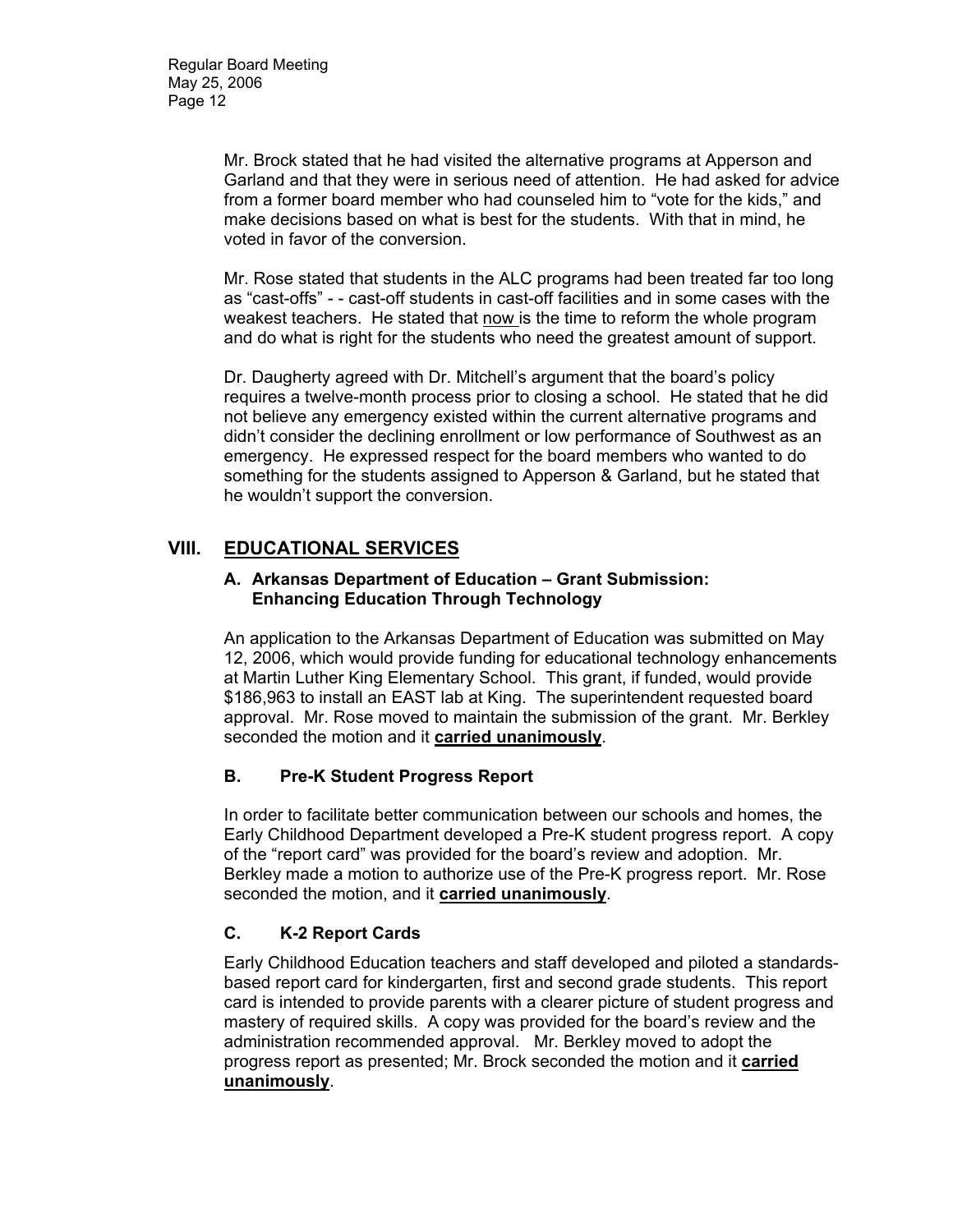### **D. Quarterly Update**

The seventh court-mandated quarterly report was attached to the board's agenda. It is due to be submitted to Judge Wilson on or before June 1, 2006. The board was asked to approve the report for submission. Mr. Berkley made a motion to approve, Mr. Brock seconded the motion. It **carried unanimously**.

## **IX. HUMAN RESOURCES**

## **A. Personnel Changes**

Routine personnel issues were provided in the board's agenda. In addition, a recommendation was included to appoint the new principal at McClellan High School.

Dr. Mitchell made a motion to consider the personnel items as separate votes. Mr. Berkley seconded the motion, and it **carried unanimously.** 

On the appointment of Dr. Gloria Todd-Hamilton to the position of Principal of McClellan Magnet High School, Mr. Berkley moved to approve the administration's recommendation. Mr. Brock seconded the motion and it **carried 6-0-1**, with Dr. Mitchell abstaining.

On the remaining personnel matters, Mr. Rose made a motion to approve the items submitted. Mr. Berkley seconded the motion and it **carried unanimously**.

*Mr. Rose left the meeting at 8:00 p.m.* 

# **X. FINANCE & SUPPORT SERVICES**

#### **A. Child Nutrition Employee Appreciation Week – Resolution & Recognition**

Dr. Brooks reported that he and Dr. Daugherty had attended the first annual Child Nutrition Appreciation banquet a few weeks prior to the board meeting at which time they agreed to propose a formal recognition of these employees. A formal resolution was presented for adoption; Director Lilly Bouie and other Child Nutrition Employees were asked to stand and be recognized. A copy of that resolution will be included with these minutes for the record. Mr. Berkley moved to adopt the resolution as presented; Mr. Brock seconded the motion, and it **carried unanimously**.

## **B. Mitchell Elementary School Property**

In compliance with board policy DN – School Property Disposal, a resolution declaring Mitchell Elementary "surplus property" was provided for the board's review and approval. The full background and rationale was included in the agenda; Mr. Hattabaugh responded to questions.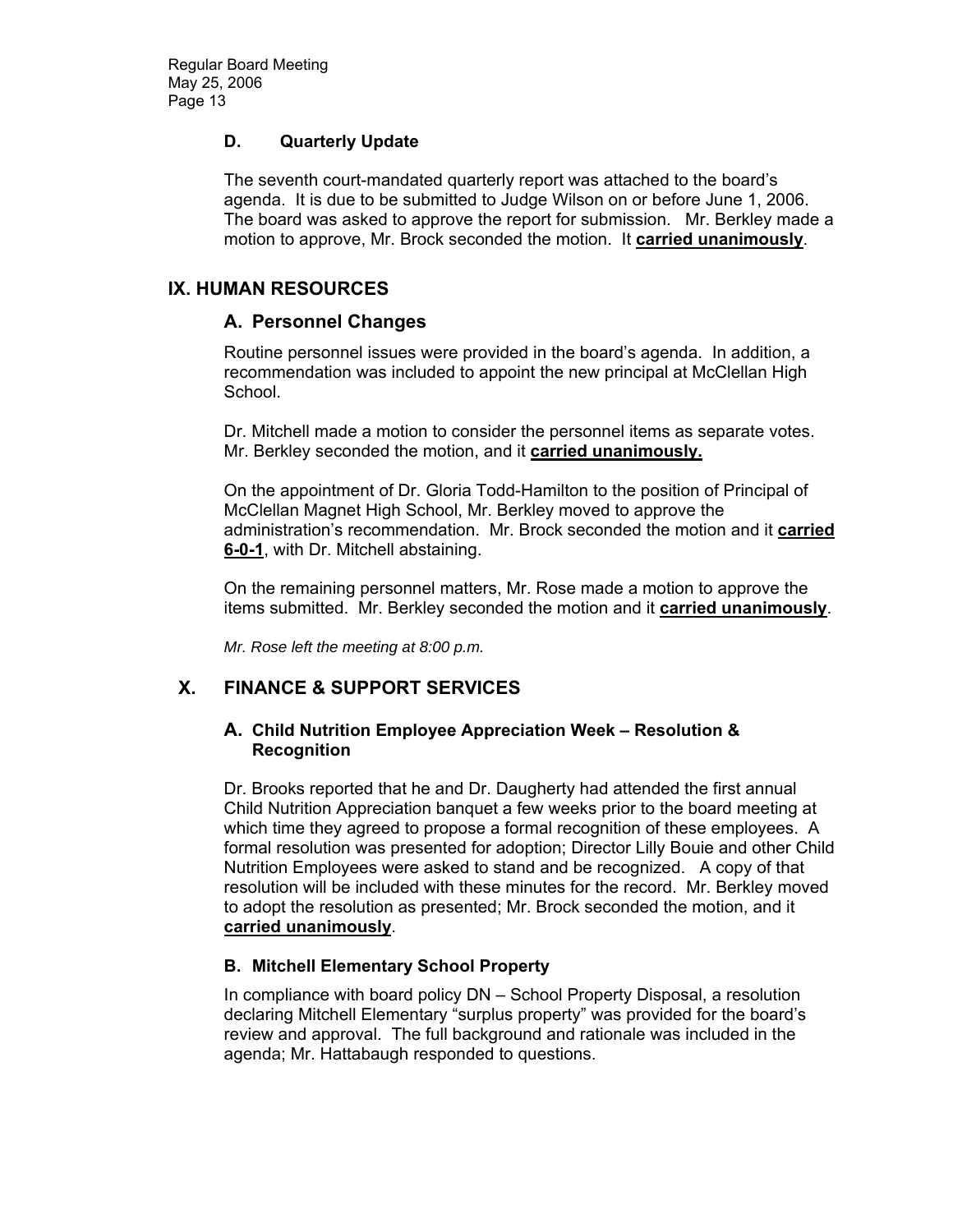Mr. Berkley made a motion to approve the administration's recommendation to declare the Mitchell property as surplus to the needs of the district. Mr. Brock seconded the motion and noted that the Wright Avenue Neighborhood Association was planning to submit a proposal for use of the Mitchell facility.

Dr. Mitchell made an alternate motion, to delay action on the resolution for 60 days. The motion died for lack of second. The original motion **carried 4-2** with Dr. Mitchell and Dr. Daugherty casting the "no" votes.

## **C. Rightsell Elementary School Property**

Board policy DN – School Property Disposal also applied to the administration's recommendation to declare Rightsell Elementary as surplus to the needs of the district's educational programs. The board was asked to approve a resolution that would allow the district to accept offers for alternate use or purchase of this building. Mr. Kurrus moved to approve the resolution and authorize the administration to move forward. Mr. Berkley seconded the motion and it **carried 5-1**, with Dr. Mitchell casting the "no" vote.

## **D. Lease Purchase of Buses and Refrigerated Delivery Truck**

The administration submitted a recommendation to approve the purchase and financing of eight special needs buses for the district's transportation fleet and one refrigerated truck for Child Nutrition delivery purposes. The costs associated with these purchases were included in the proposal provided in the board's agenda. Mr. Berkley moved to approve the requested funding; Mr. Kurrus seconded the motion, and it **carried unanimously**.

Mr. Milhollen responded to questions regarding the future purchase of hybrid / bio-diesel fueled vehicles. He reported that the district was participating in a consortium that is developing funding through grants to secure one of these buses. It is hoped that by the summer of 2007, the district will have a hybrid vehicle.

#### **E. Donations of Property**

The Board was asked to approve the acceptance of recent donations to schools and departments within the District. The donations are listed in the following chart. The student ex officio read the items listed in the Board's agenda. Dr. Mitchell made a motion to accept the donated items, Mr. Brock seconded the motion and it **carried unanimously**.

| <b>SCHOOL/DEPARTMENT</b>       | ITEM                                                                 | <b>DONOR</b>                  |
|--------------------------------|----------------------------------------------------------------------|-------------------------------|
| <b>Brady Elementary School</b> | 50 cash for reading incentives                                       | Mrs. Ralph L. Merritt         |
|                                | \$1,000 cash to purchase awards<br>and trophies for the science fair | Bank of the Ozarks            |
| Central High School            | 13 desktop computers and six<br>laptops valued at \$5,600            | <b>USDA Rural Development</b> |